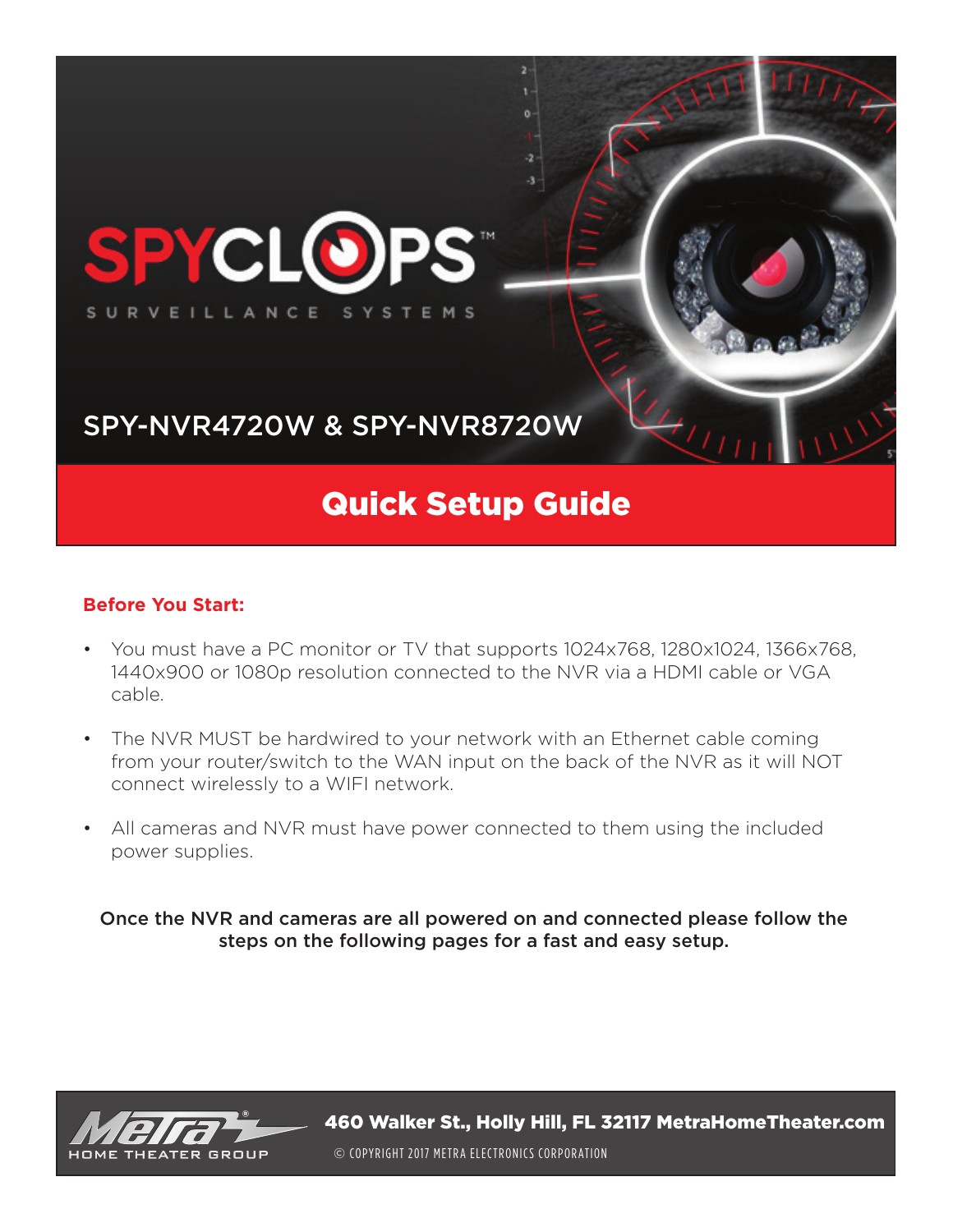![](_page_1_Picture_0.jpeg)

#### **Step 1. Set Date/Time**

Check to see if your date and time is correct. If the Date and Time are not correct please follow the following:

- 1. Right click
- 2. (Left Click) on System Setup
- 3. (Left Click) on Time Setup located on the left
- 4. Change time and/or date to match the installed location and then (Left Click) on **Apply** located to the right of the System time
- 5. Go to the bottom and (Left Click) Apply, then (Left Click) OK.

![](_page_1_Picture_9.jpeg)

460 Walker St., Holly Hill, FL 32117 MetraHomeTheater.com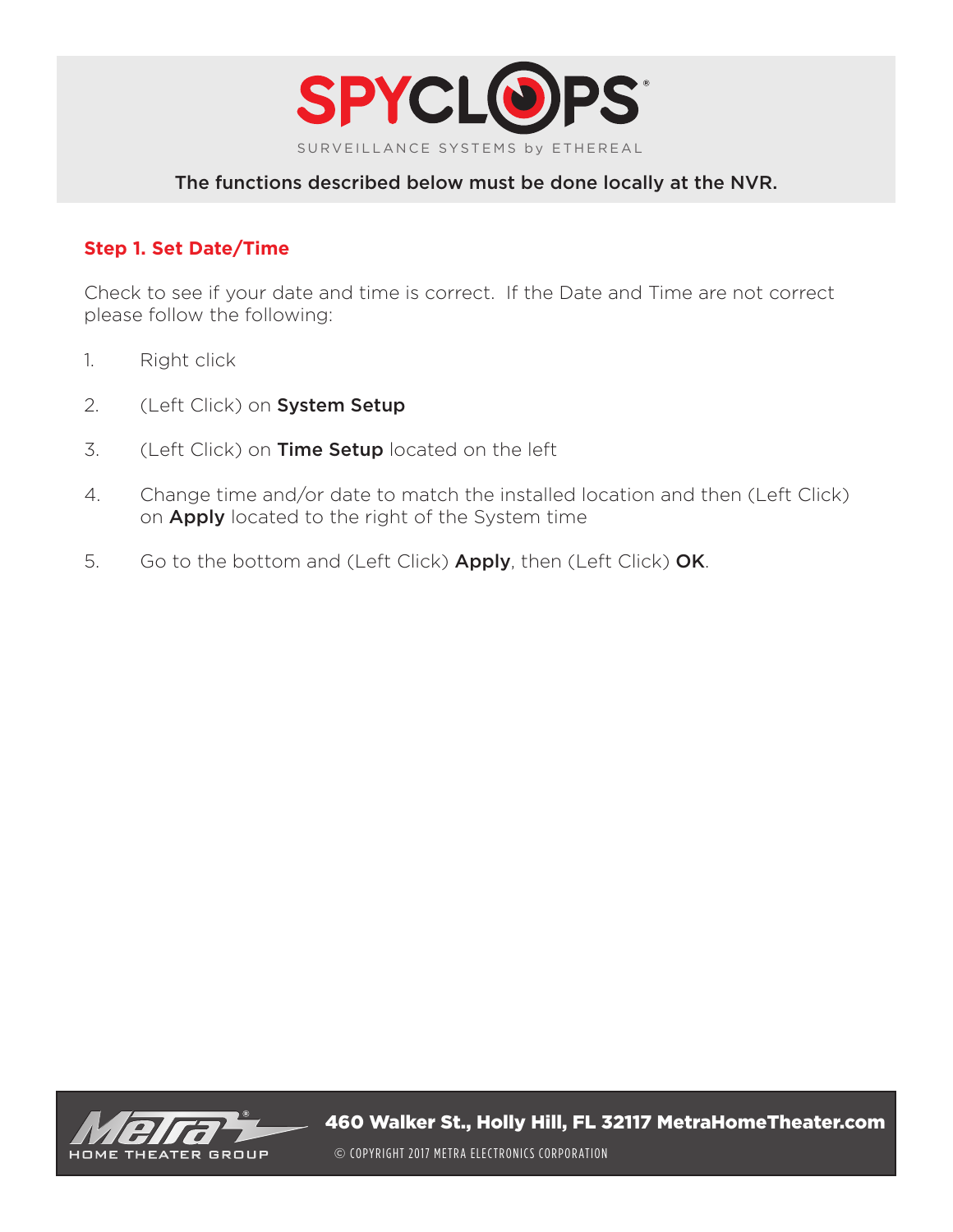![](_page_2_Picture_0.jpeg)

## **Step 2. Recording Setup**

Let's setup the recording of the NVR. In this section, Time = 24/7 and Motion = NVR will only record when cameras see motion. (00:00 – 23:59 represents 24 hour recording from midnight to 11:59:59pm) If you would like to have a mix of motion or time scheduled recording, you can adjust the time for each schedule with up to 4 schedules.

- 1. Right click
- 2. (Left Click) on System Setup
- 3. (Left Click) on **Record setup**
- 4. (Left Click) on drop down box located to the right of **Weekday**
- 5. (Left Click) on the word 'Everyday' (If you would like your schedule to vary from day to day, only select the days you want to change)
- 6. (Left Click) "**Schedule 1**" Motion box or Time box.
- 7. (Left Click) on 'ALL' Box (If you would like your schedule to vary from day to day, only select the days you want to change)
- 8. (Left Click) on 'Copy to' located at bottom left.
- 9. Go to the bottom and (Left Click) **Apply**, then (Left Click) OK.

![](_page_2_Picture_13.jpeg)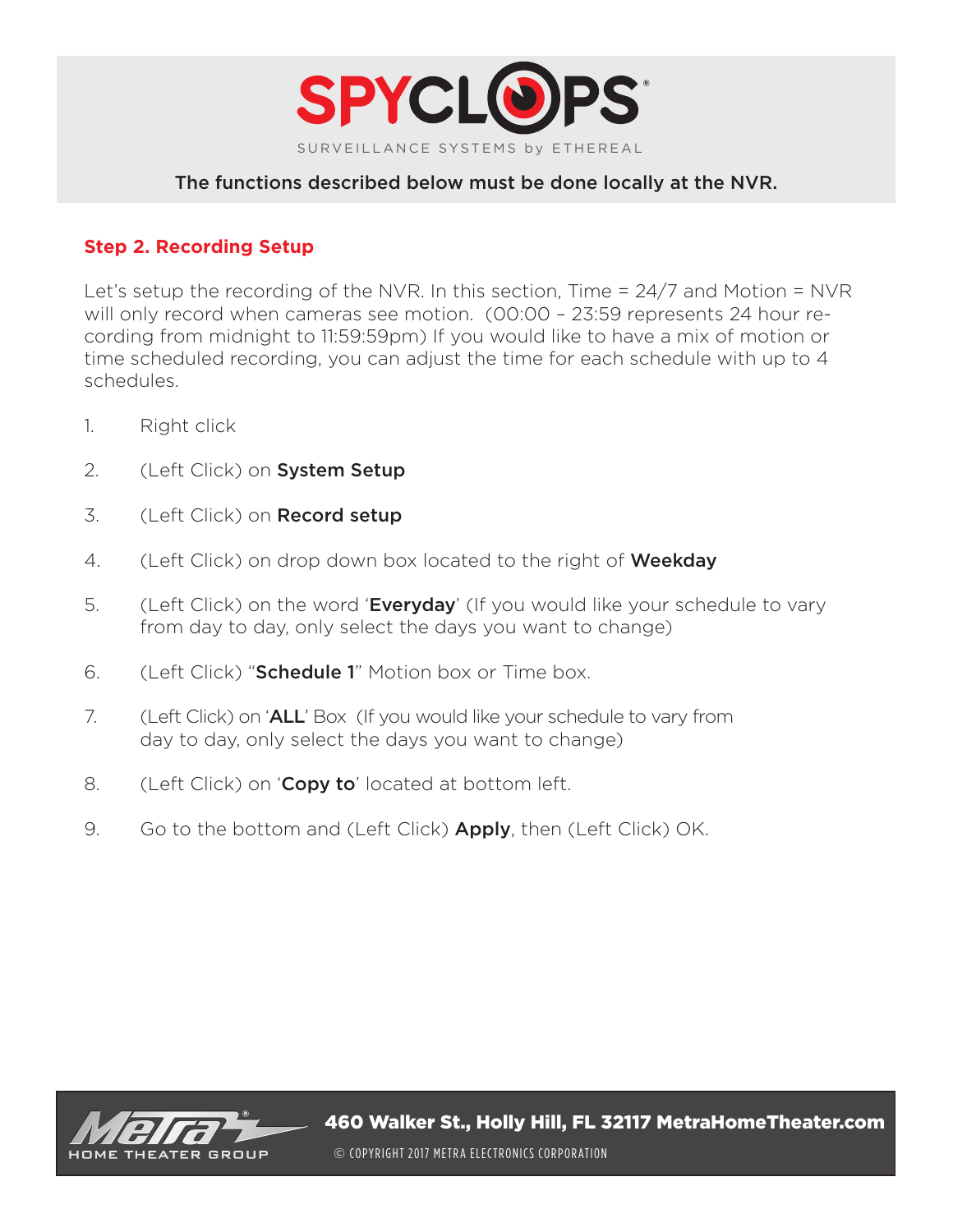![](_page_3_Picture_0.jpeg)

## **Step 3. Create Administrator Password**

Let's have a password assigned to the NVR if you're going to have it connected to the internet to keep it secure.

- 1. Right click
- 2. (Left Click) on System Setup
- 3. (Left Click) on System Admin
- 4. (Left Click) on User
- 5. (Left Click) on Set password
- 6. Old password will be left blank
- 7. New password will be whatever you would like (Minimum 4 Characters, Maximum 10 Characters)
- 8. Repeated Re-enter the password you entered for New password
- 9. (Left Click) OK
- 10. (Left Click) OK at bottom of page

![](_page_3_Picture_14.jpeg)

460 Walker St., Holly Hill, FL 32117 MetraHomeTheater.com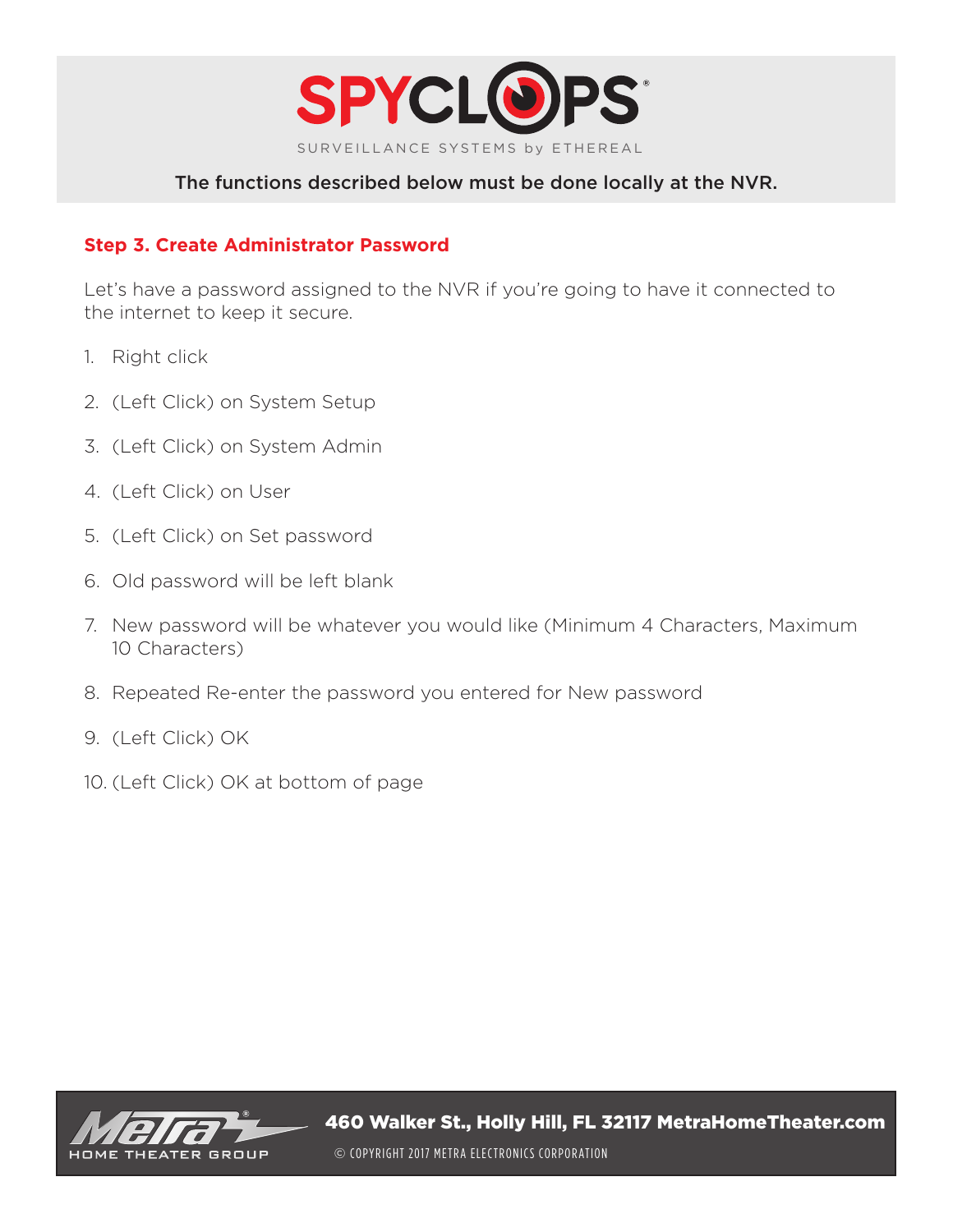![](_page_4_Picture_0.jpeg)

#### **Step 4. Network Setup**

Let's connect the NVR to the network for remote access

- 1. Right click
- 2. (Left Click) on System Setup
- 3. (Left Click) on Network Setup
- 4. (Left Click) on the DHCP & SPYCLOPS ID/P2P ID
- 5. Go to the bottom and (Left Click) **Apply**, then (Left Click) OK.
- 6. Right click
- 7. (Left Click) on Exit System
- 8. (Left Click) on **Reboot** (Rebooting the NVR will allow it to initiate a UPNP request for network access)

**Once NVR reboots, at the bottom right corner of your monitor should say (ON-LINE) within a few minutes.** 

![](_page_4_Picture_13.jpeg)

460 Walker St., Holly Hill, FL 32117 MetraHomeTheater.com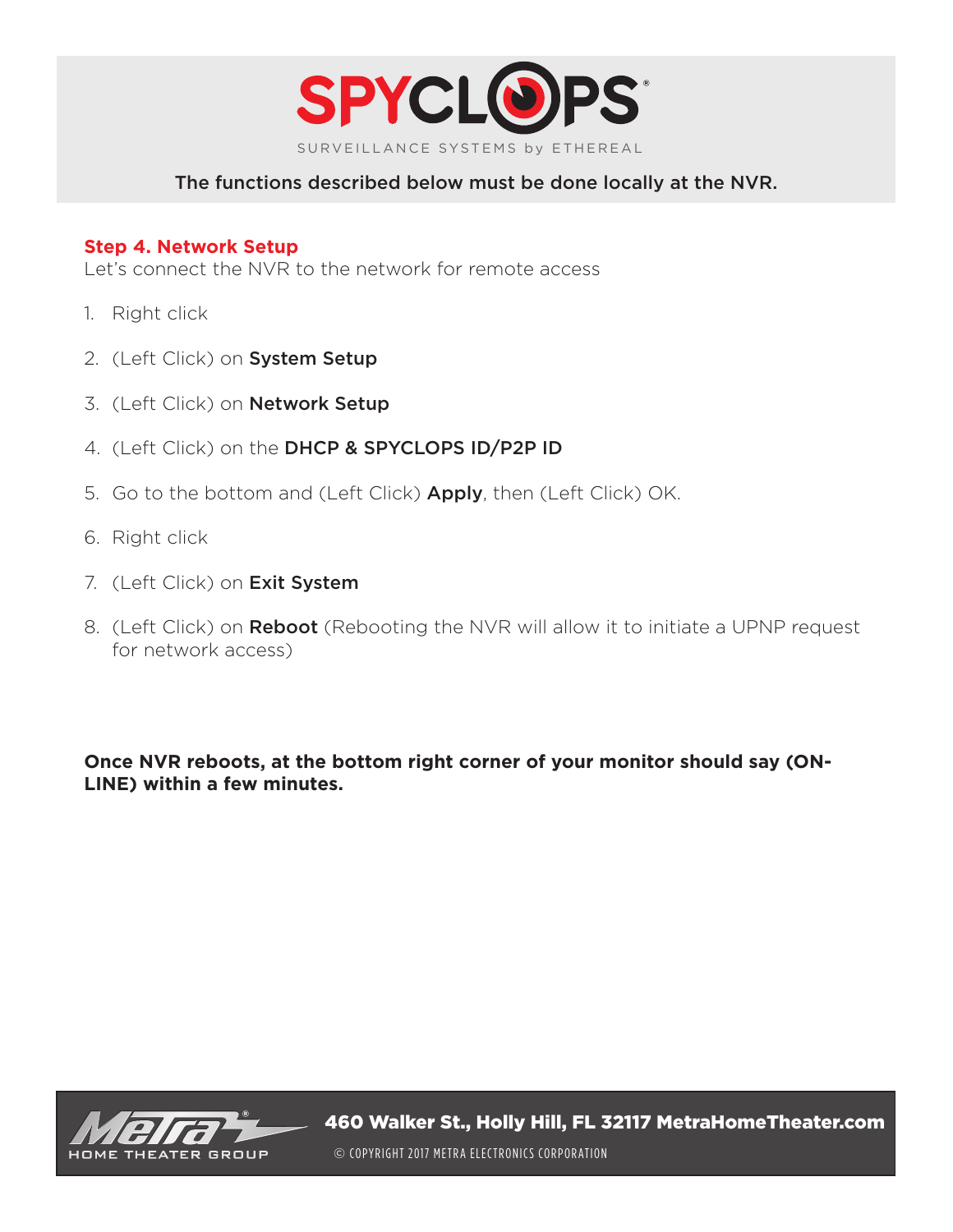![](_page_5_Picture_0.jpeg)

# **Step 5. Connecting to Android or iOS devices**

Download SPYCLOPS app from your app store and open the app.

![](_page_5_Picture_3.jpeg)

**1.** Select 'Trial' or register with the app.  $*$ Note  $-$  The username and password for the app are not the same as you set for the NVR during password setup.

![](_page_5_Picture_5.jpeg)

**2.** Touch the '+' located at the top right corner of your cell phone or tablet

![](_page_5_Picture_7.jpeg)

**3.** Select the 1st option in the drop down menu 'Add Device by ID'

| Cloud ID        |                             | $\sim$ |
|-----------------|-----------------------------|--------|
|                 | Descriptions My Device1     |        |
| User Name admin |                             |        |
| Password        |                             |        |
| Channels        |                             |        |
|                 | 1 4 6 8 9 12 16 24 25 32 36 |        |

4. Cloud ID: Enter the 9 digit number. This can be located at the bottom right corner of the monitor that your NVR is connected to or in **Network** Setup.

| Cloud ID                    |  |  |  |
|-----------------------------|--|--|--|
| Descriptions My Device1     |  |  |  |
| User Name admin             |  |  |  |
| Password                    |  |  |  |
| Channels                    |  |  |  |
| 1 4 6 8 9 12 16 24 25 32 36 |  |  |  |

**5.** Descriptions: Enter a name for your NVR. You may name this NVR whatever you would like.

|                 | <b>Add device</b>           | Submit |
|-----------------|-----------------------------|--------|
| Cloud ID        |                             |        |
|                 | Descriptions My Device1     |        |
| User Name admin |                             |        |
| Password        |                             |        |
| Channels        |                             |        |
|                 | 1 4 6 8 9 12 16 24 25 32 36 |        |

**6. User Name:** Enter in your User Name (That was created on the NVR). If you didn't create a user name during password setup, use the default 'admin'.

![](_page_5_Picture_15.jpeg)

460 Walker St., Holly Hill, FL 32117 MetraHomeTheater.com

© COPYRIGHT 2017 METRA ELECTRONICS CORPORATION © COPYRIGHT 2017 METRA ELECTRONICS CORPORATION